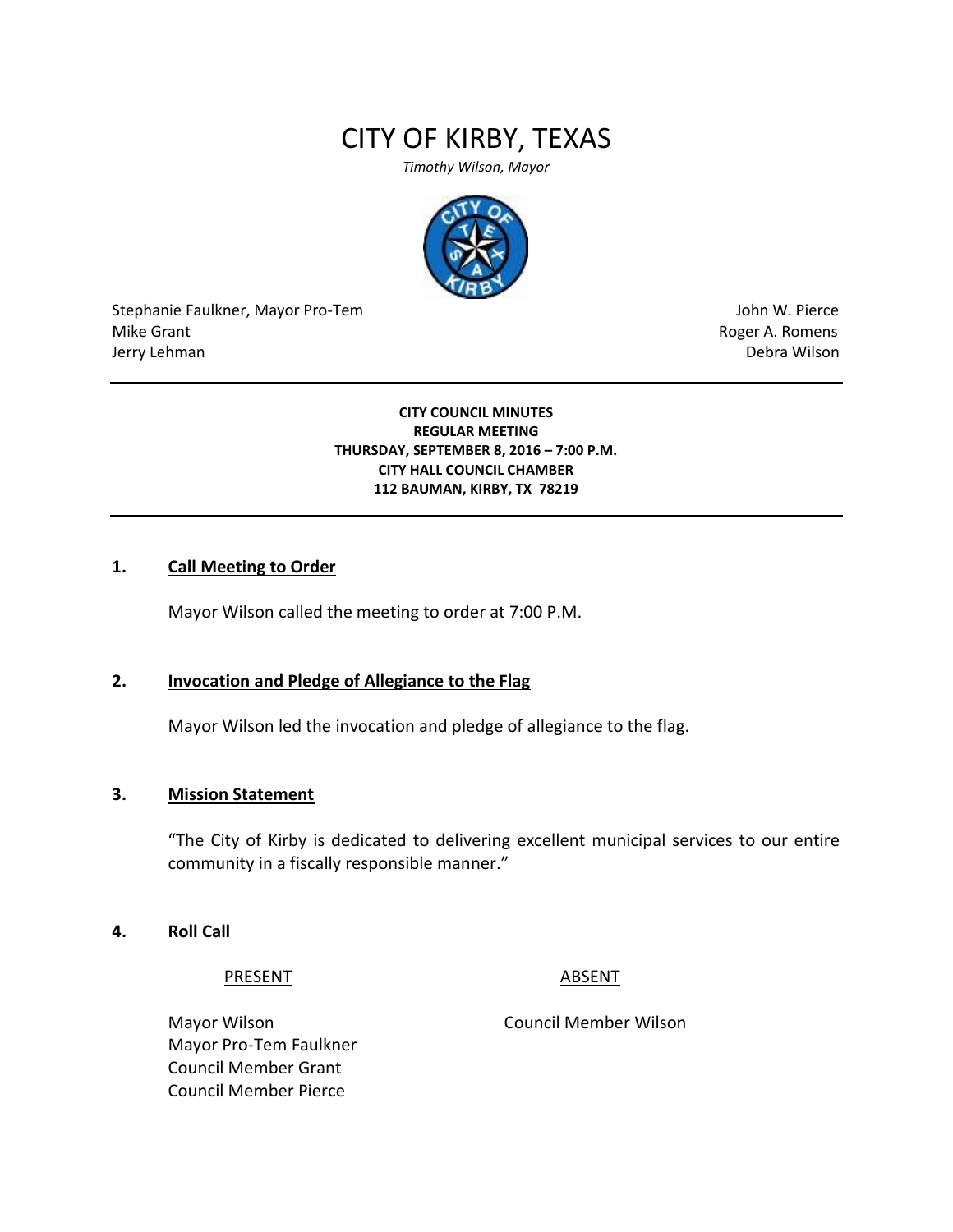Council Member Lehman Council Member Romens

# **5. Citizen Participation**

1. Helga Anderson, 5119 Crown Lane – She informed Council the backyards in the City are not being maintained by the residents.

2. Mary Wright, 5247 Tom Stafford – She invited Council and Police Department to sign up and be a part of Nextdoor.com-South Kirby.

# **6. Consent Agenda**

- a. Public Hearing/Budget Workshop/Regular Meeting Minutes August 25, 2016
- b. Special Meeting Minutes September 1, 2016
- c. Acceptance Of Quarterly Investment Report April 2016 Through June 2016

Mayor Pro-Tem Faulkner moved to approve the consent agenda; seconded by Council Member Grant. The motion passed with a 5-0-1 vote.

AYE: 5 NAYES: 0 ABSTAIN: 1 (Council Member Lehman)

Although Mayor Wilson deviated from the agenda, the minutes will be prepared in the order the agenda was posted.

# **7. Discussion And Possible Action**

# a. Discussion And Possible Action Regarding Friendship Park Hike & Bike Trail

Mark Hill, Ford Engineering, provided an update on the project and discussed the Quality Assurance Testing that is required by TXDOT. Arias & Associates, Inc. will conduct the test and the cost is \$4,677.75.

Mayor Pro-Tem Faulkner moved to approve the quality assurance testing by Arias & Associates, Inc. with a cost of \$4,677.75; seconded by Council Member Grant.

The motion carried with a  $6 - 0$  vote.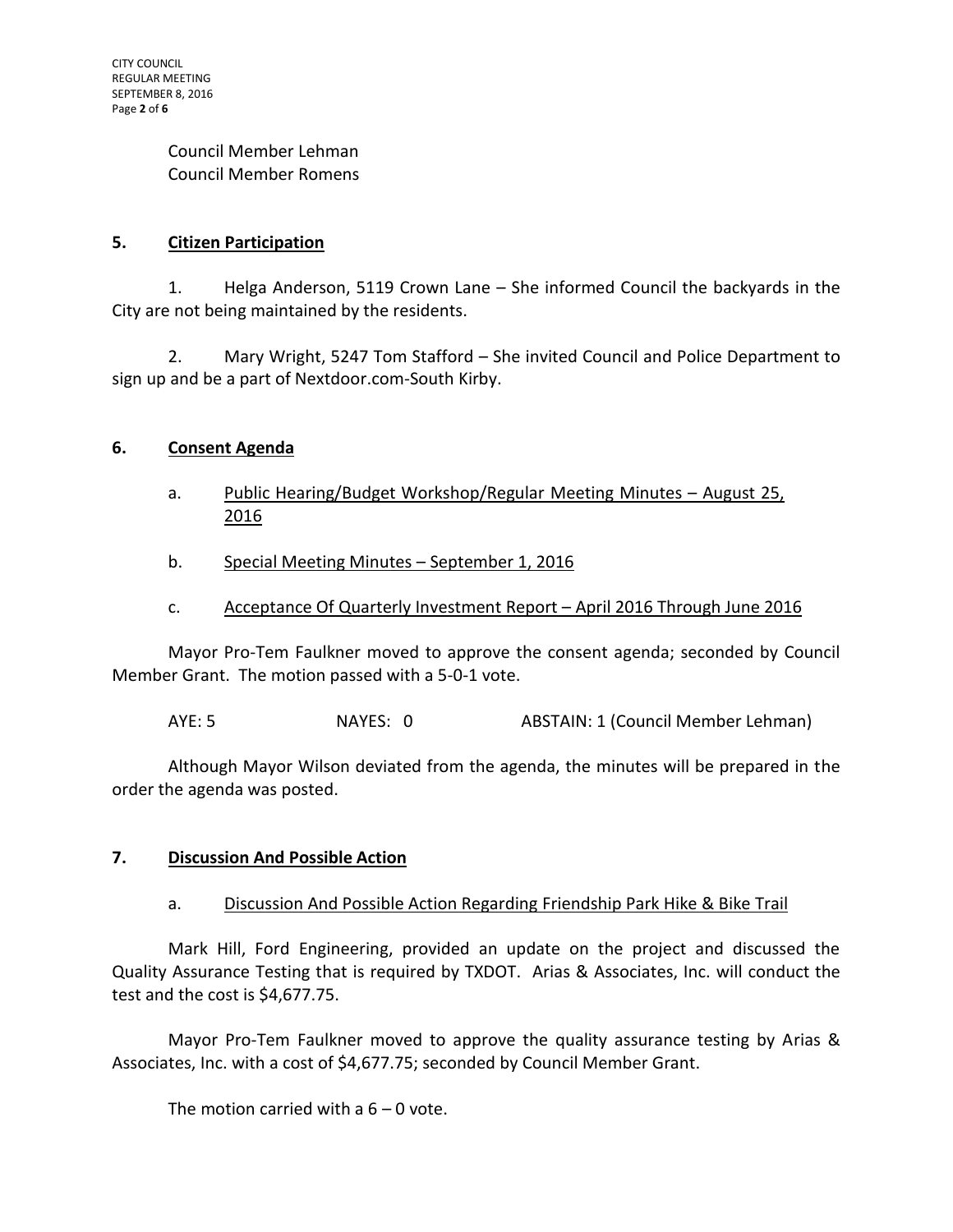# AYES: 6 NAYES: 0

## b. Discussion And Possible Action Regarding Kirby Senior Center Van Title

Mayor Wilson explained in 1996 a van was donated to the City. The City authorized the Senior Center use of the van. The title is in the City's name and the Senior Center is asking that the title be transferred into their name for insurance purposes.

Council Member Grant moved to place the Senior Center's name on the title for insurance purposes; seconded by Mayor Pro-Tem Faulkner.

The motion carried with a  $6 - 0$  vote.

AYES: 6 NAYES: 0

# c. Discussion And Possible Action To Consider City Of Kirby Branding and Marketing Plans

City Manager Vernon informed Council that Public Alliance submitted a \$2,500 proposal for three different concepts incorporating the tagline with the logo.

Council Member Romens suggested before paying, the Council should reach out to the public for input. He volunteered to approach Wagner High School to see if there is an interest in submitting designs and will bring this item back to the October 13, 2016 Council meeting.

Mayor Pro-Tem Faulkner moved to table this discussion until October 13, 2016; seconded by Council Member Romens.

The motion carried with a  $6 - 0$  vote.

AYES: 6 NAYES: 0

d. Discussion And Possible Action Pertaining To Ordinance No. O-2016-795 Making Appropriations For The Support Of The City Of Kirby For The Fiscal Year Beginning October 1, 2016 And Ending September 30, 2017 Appropriating Money To A Sinking Fund To Pay Interest And Principal Due On The City's Indebtedness; And Adopting The Annual Enterprise And General Fund Budgets Of The City Of Kirby For 2016-2017 Fiscal Year. This Is The First Reading.

Mayor Wilson identified the changes that were made to the FY 2016-2017 Budget.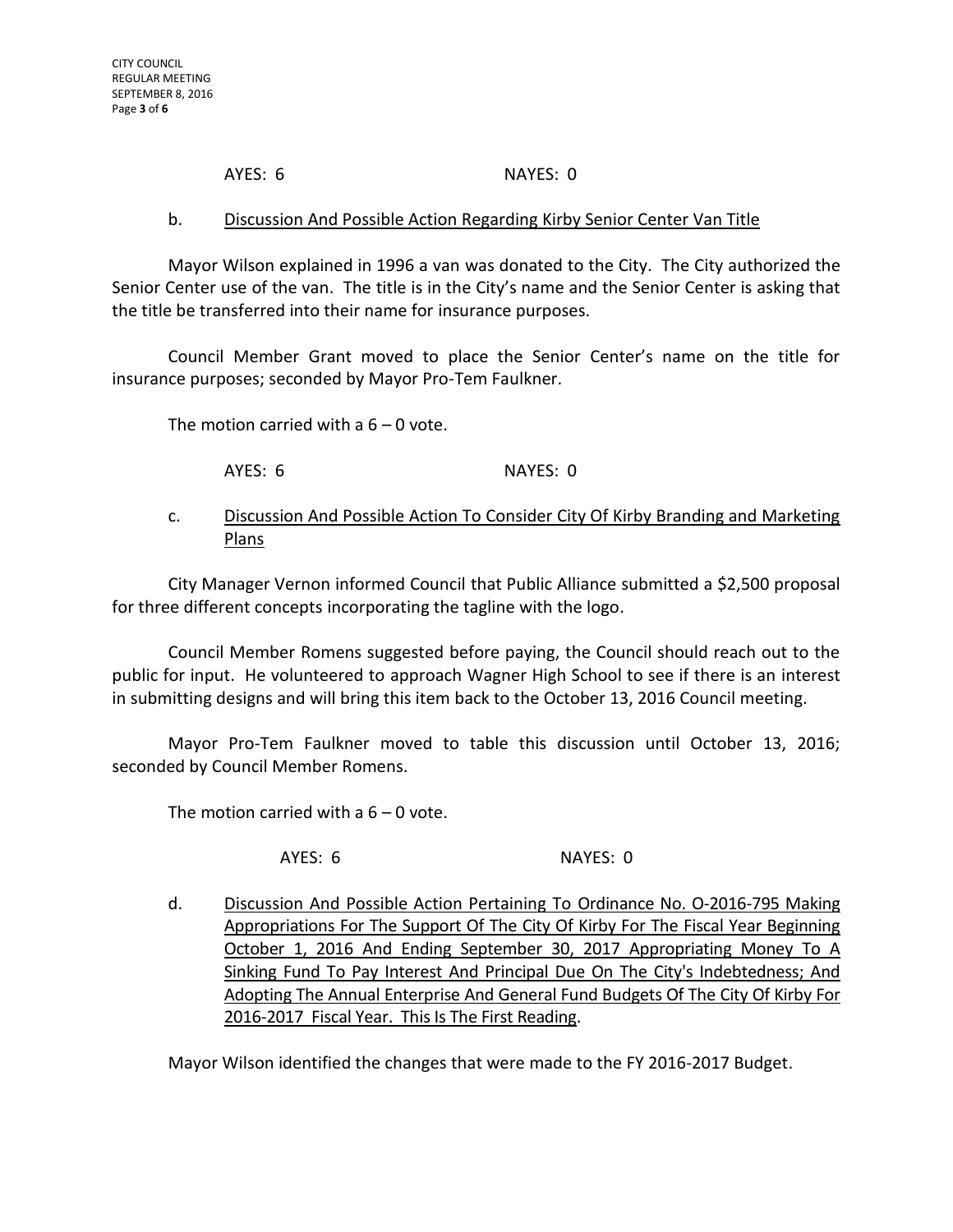Mayor Pro-Tem Faulkner moved to approve Ordinance No. O-2016-795 making appropriation for the support of the City of Kirby for the fiscal year beginning October 1, 2016 and ending September 30, 2017; appropriating money to a sinking fund to pay interest and principal on the City's indebtedness; and adopting the annual budgets (General Fund, Water Fund, and Interest & Sinking Fund) of the City of Kirby for the 2016-2017 Fiscal Year; seconded by Council Member Grant.

The motion carried with a  $6 - 0$  vote.

AYES: 6 NAYES: 0

e. Discussion And Possible Action To Ratify The Property Tax Revenue Increase Reflected In The Annual Budget For The Fiscal Year Beginning October 1, 2016

Council Member Pierce moved that we ratify the property tax revenue increase which is a 9.98% increase from last year's budget, which is \$154,336; seconded by Mayor Pro-Tem Faulkner.

The motion carried with a 5– 1 vote.

AYES: 5 NAYES: 1 (Council Member Romens)

f. Discussion And Possible Action Pertaining To Ordinance No. O-2016-796 Levying Ad Valorem Taxes For Use And Operation Of The Municipal Government Of The City Of Kirby, Texas For The 2016 Tax Fiscal Year; Providing For Apportioning Each Levy For Specific Purposes; And, Providing When Taxes Shall Become Due And When Same Shall Become Delinquent If Not Paid. This Is The First Reading.

Council Member Grant moved that the property tax rate be increased by the adoption of a tax rate of \$0.729376, which us effectively a 9.98% increase in the tax rate, per Ordinance No. O-2016-796, an ordinance of the City of Kirby, Texas levying ad valorem taxes for use and support of the municipal government of the City for fiscal year beginning October 1, 2016 and ending September 30, 2017; providing for apportioning each levy for specific purposes; and providing when taxes shall become due and when same shall become delinquent if not paid; and providing for an effective date; seconded by Mayor Pro-Tem Faulkner.

The motion carried with a 5– 1 vote.

AYES: 5 NAYES: 1 (Council Member Romens)

Mayor Pro-Tem Faulkner moved to approve and adopt the \$0.71931 per \$100 valuation for maintenance and operation (M&O) for the 2016-2017 tax rate supporting the annual budget; seconded by Council Member Grant.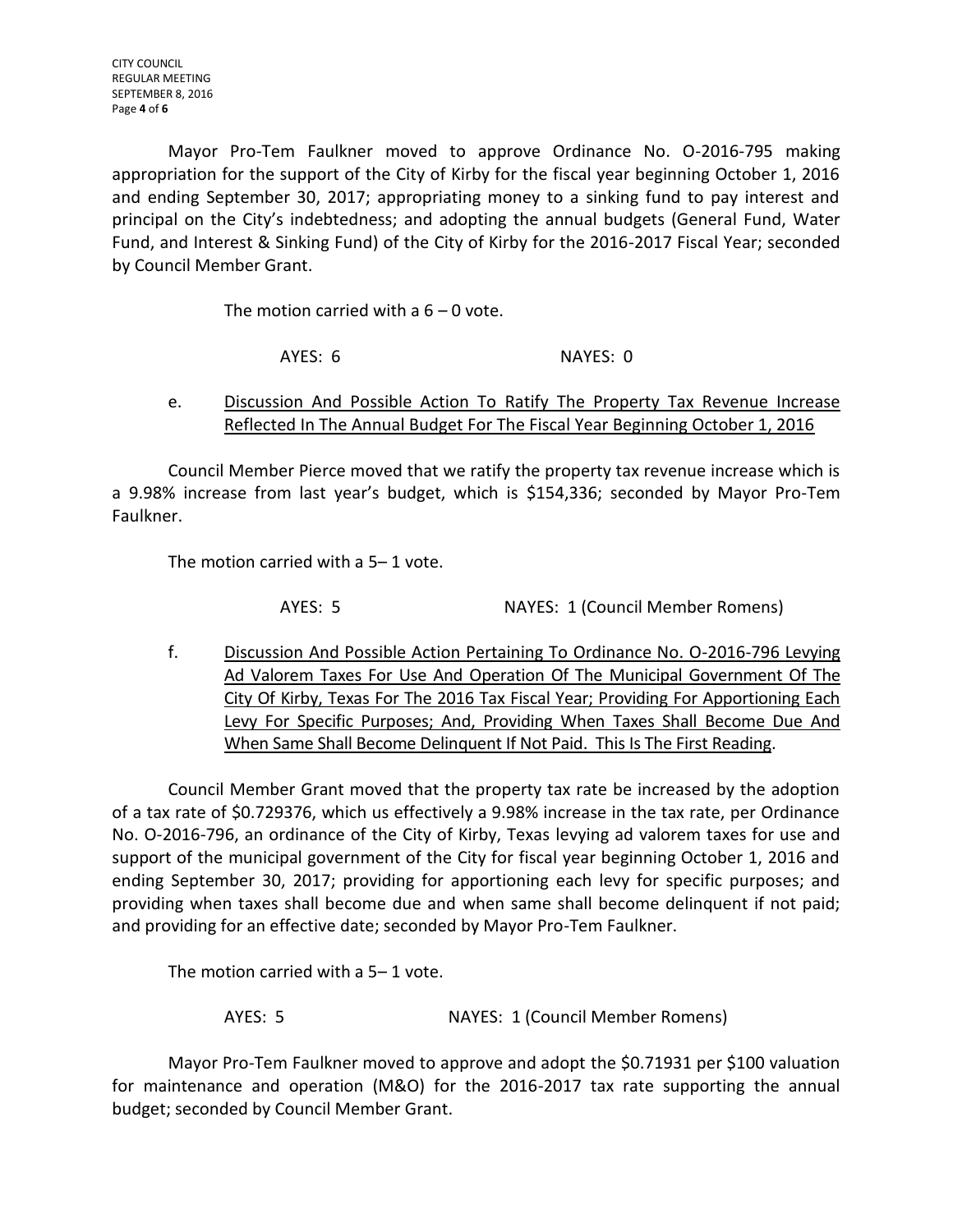The motion carried with  $a_0 = 0$  vote.

#### AYES: 6 NAYES: 0

Mayor Pro-Tem Faulkner moved to approve and adopt the \$0.010066 per \$100 valuation for Interest & Sinking Debt Service for the 2016-2017 tax rate supporting the annual budget; seconded by Council Member Grant.

The motion carried with a  $6 - 0$  vote.

AYES: 6 NAYES: 0

## **8. Council Updates**

- a. Planning & Zoning
- b. Buildings & Standards
- c. Crime Control
- d. Beautification & Recycling
- e. Parks & Recreation
- f. Economic Development
- g. Ordinance Review

a. Planning & Zoning – The next meeting is scheduled for September 13, 2016.

b. Building & Standards – Council Member Lehman stated there is not a meeting scheduled at this time.

c. Crime Control – Council Member Pierce did not have any information to update.

d. Beautification & Recycling – Mayor Wilson stated the VFW will be hosting a Yard Sale and vendor space is free.

e. Parks & Recreation – Chairperson Wilson invited everyone to Movie in the Park on October 22, 2016.

f. Economic Development – Mayor Wilson stated the next meeting is September 29, 2016.

g. Ordinance Review – Mayor Pro-Tem Faulkner said the next meeting is September 28, 2016 at 6:30 P.M. in the Council Chamber. Chairperson Lisa Pierce informed Council staff has been asked to draft a privacy policy in order to keep the water customer